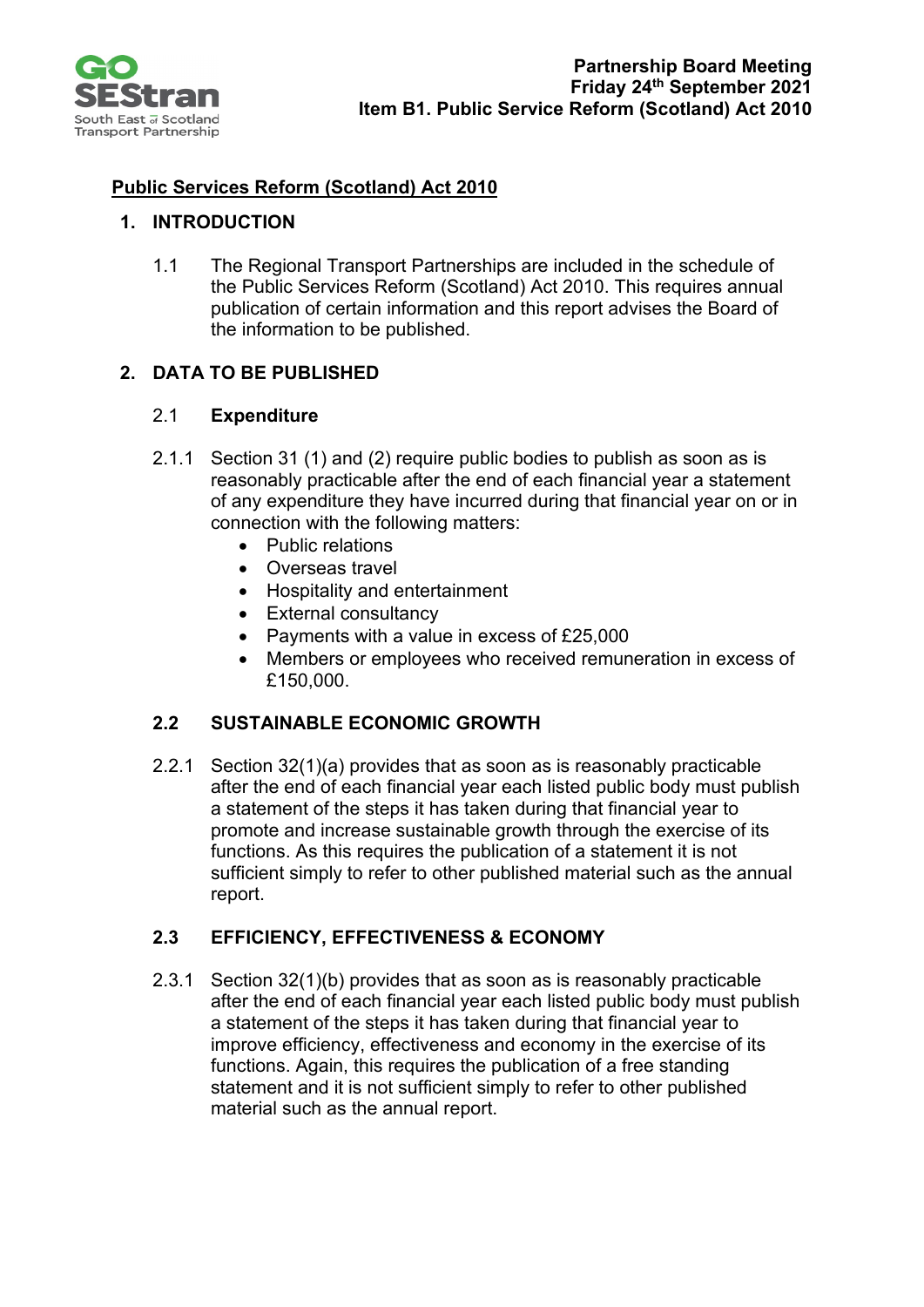2.4 The data as described in sections 2.1 to 2.3 of this report is included in appendix 1 of this report and will be published on the SEStran website in accordance with the requirements of the Act.

### **3. RECOMMENDATION**

3.1 The Board is asked to note the content of the material for publication under the Public Services Reform (Scotland) Act 2010 and detailed in appendix 1 of this report.

Beth Harley Jepson Regional Cycle Training & Development Officer September 2021

**Appendix 1 –** Statement of Compliance with the Public Services Reform (Scotland) Act 2010

| <b>Policy Implications</b>                | None                       |
|-------------------------------------------|----------------------------|
| <b>Financial Implications</b>             | As detailed in appendix 1. |
| Race Equalities Implications              | None                       |
| <b>Gender Equalities Implications</b>     | None                       |
| <b>Disability Equalities Implications</b> | None                       |
| <b>Climate Change Implications</b>        | None                       |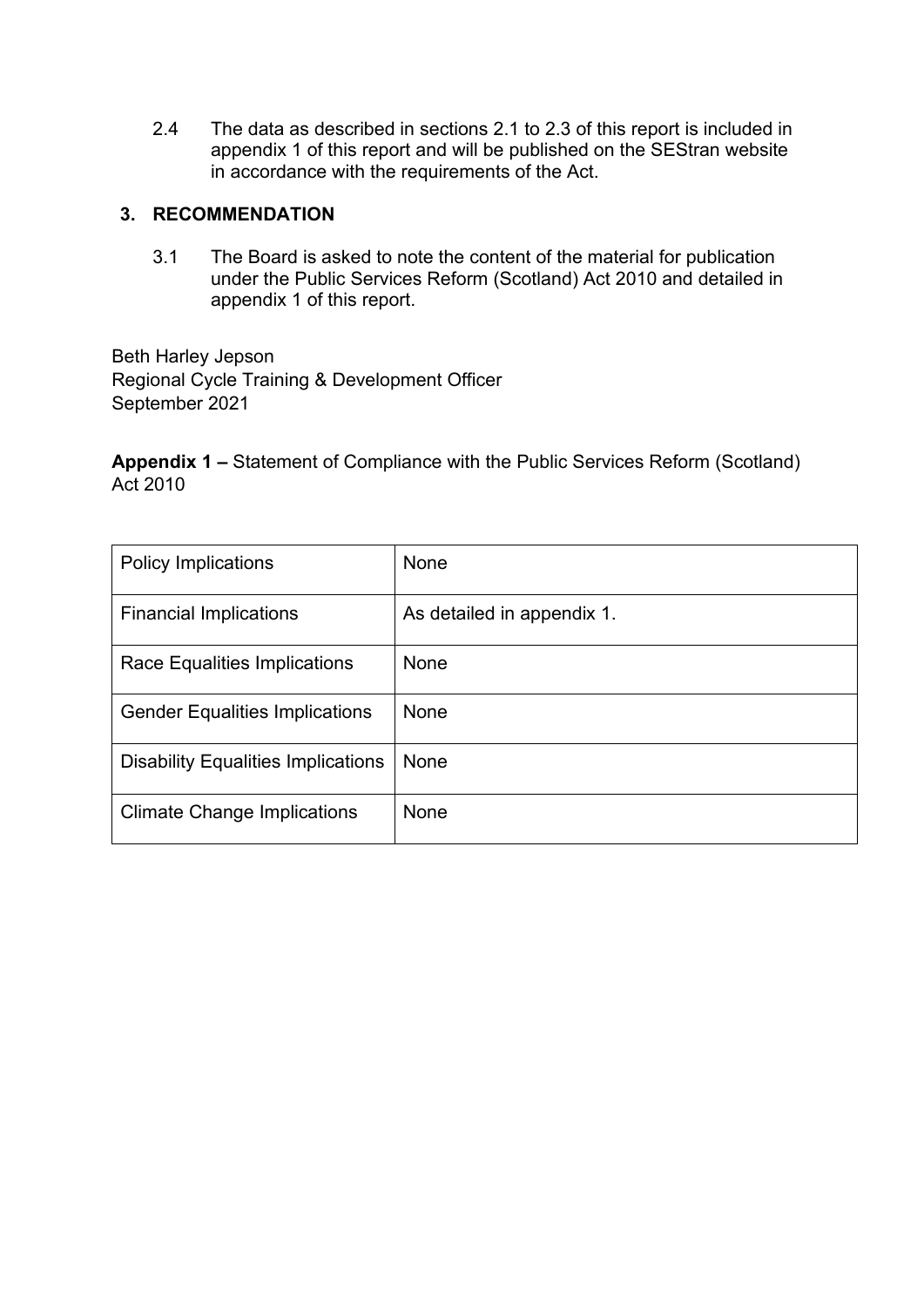### **Appendix 1 - Statements of Compliance with the Public Services Reform (Scotland) Act 2010**

#### **1. BACKGROUND**

- 1.1 Sections 31 and 32 of the Public Services Reform (Scotland) Act 2010 ("the Act") impose duties on Scottish public bodies to publish information on expenditure and certain other matters as soon as is reasonably practicable after the end of each financial year. This statement is produced by the South East of Scotland Transport Partnership (SEStran) to ensure compliance with the requirements of the Act.
- 1.2 SEStran works hard to be a transparent, responsive, best value organisation that delivers on its vision for the South East of Scotland's transport network, as outlined in its statutory Regional Transport Strategy.
- 1.3 SEStran's vision is for a regional transport system that: "*Provides all citizens of South East Scotland with a genuine choice of transport which fulfils their needs and provides travel opportunities for work and leisure on a sustainable basis."*
- 1.4 SEStran's annual report and accounts for 2020/21 set out the impact of the work and the outcomes achieved, together with associated costs. This is laid before the Partnership Board of SEStran in September 2021. The purpose of this statement is to disclose those costs which are relevant to Section 31(1) and (2) of the Act.
- 1.5 Section 31(1) of the 2010 Act requires public bodies to publish as soon as is reasonably practical after the end of each financial year a statement of any expenditure they have incurred during that financial year on or in connection with the following matters:
	- Public relations;
	- Overseas travel;
	- Hospitality & entertainment;
	- External consultancy
	- Payments in excess of £25,000.
- 1.6 Public bodies are required to publish the total amount of expenditure incurred during each financial year on or in connection with each of the categories set out above, but it is of course open to SEStran to publish a more detailed breakdown of expenditure if they so wish.

### **2. PUBLIC RELATIONS**

2.1 SEStran had a net spend of £47,869 on public relations in 2020/21. This represents 3.9% of the total expenditure for the year. The majority of expenditure was on marketing costs to increase awareness of project activity and available services, including development of the Thistle Card and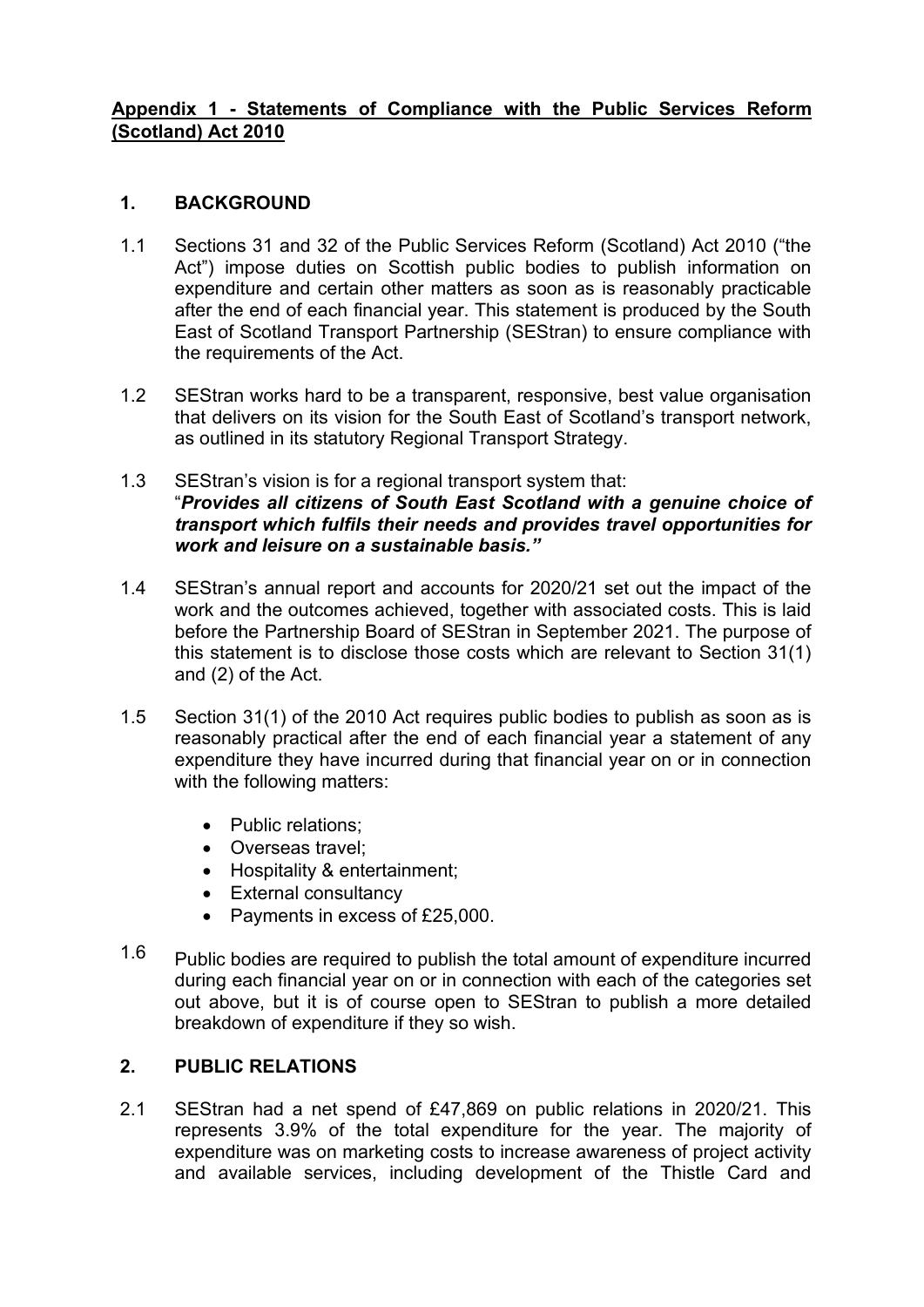distribution, Thistle Assistance App and the Do The Ride Thing Awareness Campaign, promoted through online media and advertisement on local radio.

### **3. OVERSEAS TRAVEL**

3.1 SEStran incurred an expenditure of £0 on overseas travel in 2020/21.

#### **4. HOSPITALITY & ENTERTAINMENT**

4.1 SEStran incurred an expenditure of £0 on hospitality in 2020/21. No expenditure was incurred on benefits, sporting or cultural events.

#### **5. EXTERNAL CONSULTANCY**

5.1 SEStran incurred expenditure of £533,369.49 on external consultancy. This is the equivalent of 51% of the total expenditure for the year. SEStran continued to commission WYG for RTPI assistance. SEStran have sought consultative assistance from Passio for Thistle Assistance Development. Furthermore, SEStran have also sought consultative assistance from Systra, Ove Arup, Stantec, The Lines Between, 56 Degrees Insight Limited, Andrew Ferguson Consults, Bewegen Technologies, Jacobs, Joe Revans Studio, Mott MacDonald, Not for Profit Planning, PLANCO Consulting GmbH and Steer Davies & Gleave Ltd.

#### **6. PAYMENTS IN EXCESS OF £25,000**

6.1 Section 31(3) of the Act places a duty on public bodies to publish the amount, date, payee and subject matter of any payment made during the financial year which has a value in excess of £25,000.

| Payee                      | <b>Subject Matter</b> | <b>Gross Amount</b> |
|----------------------------|-----------------------|---------------------|
| <b>Steer Davies &amp;</b>  | <b>LEZ Support</b>    | £32,390.40          |
| Gleave Ltd                 | funds                 |                     |
| Clackmannanshire           | <b>Active Travel</b>  | £80,000.00          |
| Council                    | Fund                  |                     |
| Edinburgh &                | <b>Active Travel</b>  | £35,000.00          |
| Lothians                   | Fund                  |                     |
| <b>Greenspace Trust</b>    |                       |                     |
| <b>NHS Lothian</b>         | <b>Urban Cycle</b>    | £57,500.00          |
|                            | <b>Networks</b>       |                     |
| <b>Scottish Enterprise</b> | <b>Thistle</b>        | £25,000.00          |
|                            | Assistance refund     |                     |
| Trapeze                    | Core                  | £57,699.50          |

6.2 SEStran made the following payments over £25,000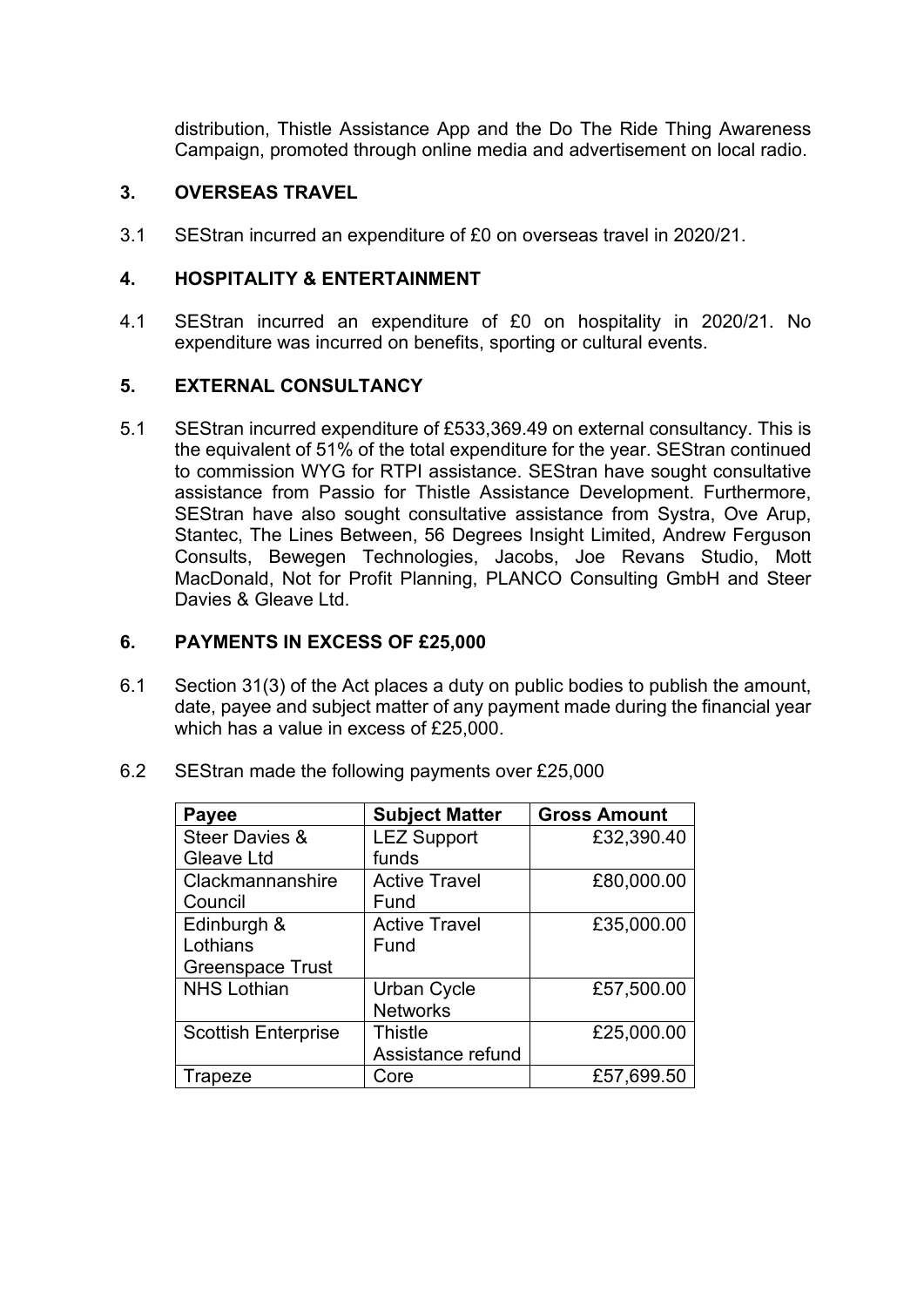- 6.2 Payment of £32,390.40 was made to Steer Davies & Gleave Ltd for the development of a Strategic Study for the development of Mobility Hubs in the region as part of the Low Emissions Zone support fund.
- 6.3 Payment of £80,000.00 was made to Clackmannanshire Council for the completion of place making designs in Alloa Town Centre around their new Active Travel Hub. The Edinburgh and Lothians Greenspace Trust Grant of £35,000 was for work on a feasibility study on the development of a green active travel corridor between Dalkeith and Little France Park routing through the developments at Shawfair.
- 6.4 Payment of £57,500 was made to NHS Lothian associated to consultancy services rendered in the process of work for the active travel corridor between Bio Quarter and Cameron Toll.
- 6.5 Payment of £25,000 was made to Scottish Enterprise refunding saving on £150,000 funding award for Thistle Assistance development.
- 6.6 The £57,699.50 was made to Trapeze for management and maintenance of the NOVUS FX system for regional real time passenger information.
- 6.7 Throughout 2020/21 SEStran paid certain consultants in excess of £25,000 over several payments. These are listed below:

| <b>Supplier</b>         | <b>Subject Matter</b>                                                                           | <b>Total Amount</b> | <b>Comments</b>                     |
|-------------------------|-------------------------------------------------------------------------------------------------|---------------------|-------------------------------------|
| Hillside Agency         | Thistle                                                                                         | £26,825.40          | Marketing<br>and                    |
|                         | Assistance                                                                                      |                     | brand                               |
|                         | Development                                                                                     |                     | development                         |
| <b>Hillside Outside</b> | Go e-Bike and<br>Sustainable<br>Travel<br>Awareness                                             | £30,000.00          | Ride<br>The<br>Do<br>Thing Branding |
| Aecom                   | <b>Leith Docks</b><br><b>Freight Study</b><br><b>LRDF &amp; Active</b><br><b>Travel Fund</b>    | £130,555.75         | Professional<br>Fees - Studies      |
| Andrew                  | Project                                                                                         | £32,625.00          | Professional                        |
| Ferguson                | Consultancy                                                                                     |                     | Fees                                |
| Consults                | Support                                                                                         |                     | consultancy                         |
|                         |                                                                                                 |                     | support                             |
| Jacobs                  | R <sub>37</sub> R <sub>TS</sub>                                                                 | £70,299.60          | Professional                        |
|                         |                                                                                                 |                     | Fees - Studies                      |
| Ove Arup                | <b>LEZ Support</b><br>funds, Urban<br><b>Cycle Networks</b><br>and Active<br><b>Travel Fund</b> | £142,218.06         | Professional<br>Fees - Studies      |

6.9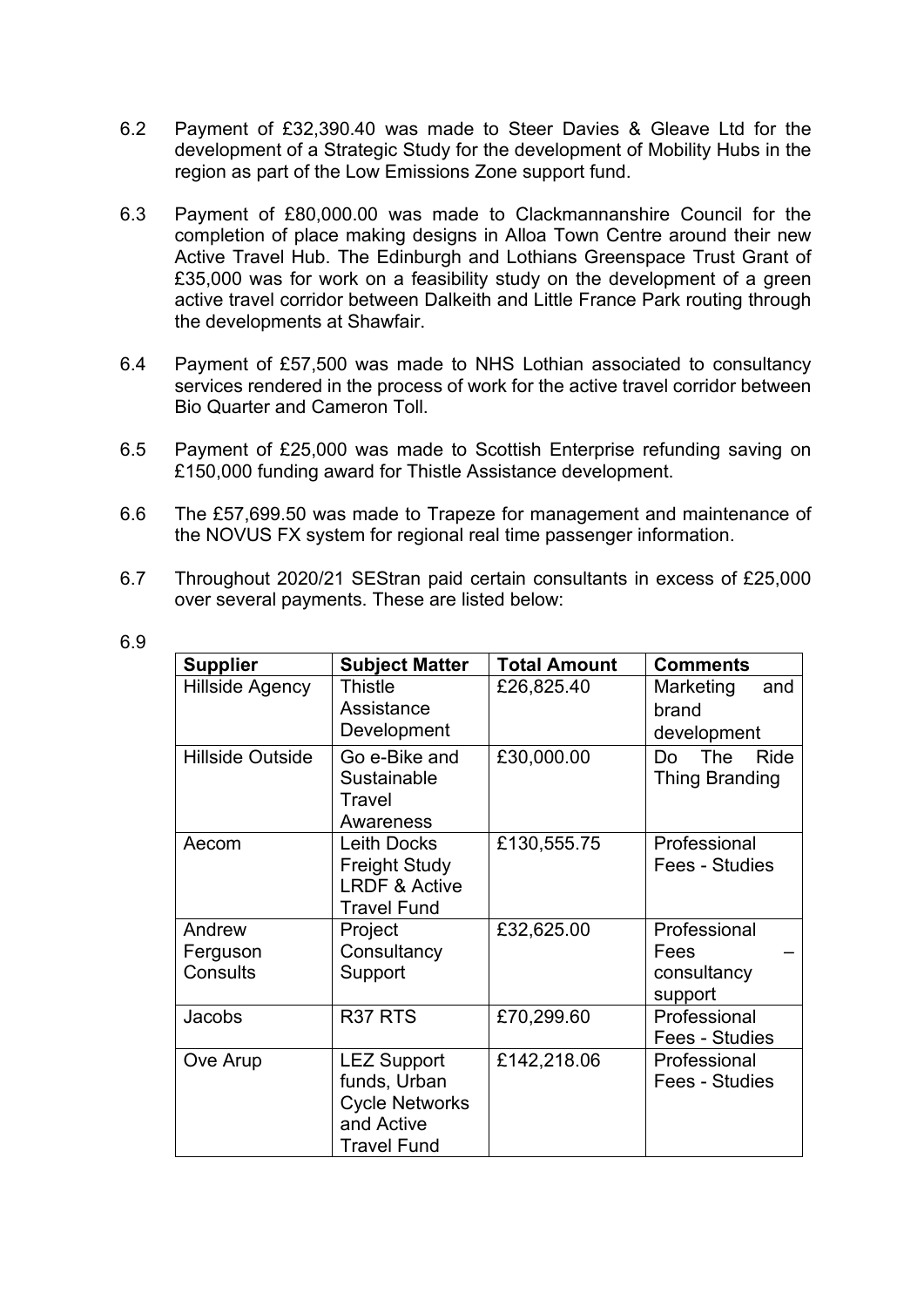| Systra                                          | Newburgh<br>Transport<br>Appraisal<br>(LRDF)                             | £48,621.60  | Professional<br>Fees - Studies                                             |
|-------------------------------------------------|--------------------------------------------------------------------------|-------------|----------------------------------------------------------------------------|
| 21st Century<br>Passenger<br><b>Systems Ltd</b> | RTPI - Revenue<br>Contribution and<br><b>LEZ Support</b><br><b>Funds</b> | £251,272.80 | Development of<br>regional real<br>time passenger<br>information<br>system |
| Scottish<br>Government                          | Core and Go e-<br><b>Bike</b>                                            | £79,193.82  |                                                                            |
| Onestop IT<br>Solutions                         | Core                                                                     | £25,091.85  | Help desk                                                                  |

#### **7. MEMBERS OR EMPLOYEES WHO RECEIVE REMUNERATION IN EXCESS OF £150,000**

- 7.1 Section 31(4) of the Act places a duty on public bodies to publish the number of individuals who received remuneration in excess of £150,000.
- 7.2 No employee, office holder or other individual involved with SEStran received remuneration in excess of £150,000 during 2020/21.

#### **8. SUSTAINABLE ECONOMIC GROWTH**

- 8.1 Section 32(1)(a) of the Act places a duty on public bodies to publish a statement of the steps it has taken during the financial year to promote and increase sustainable growth through the exercise of its functions.
- 8.2 SEStran is a statutory body, under the Transport (Scotland) Act 2005 and is tasked with producing a Regional Transport Strategy for the South East of Scotland.
- 8.3 The following statement sets out the steps that SEStran has taken in 2020/21 to promote and increase sustainable economic growth in the exercise of its functions. Further information on this and our work is contained in our Audited Annual Accounts and Annual Report for 2020/21.
- 8.4 In delivering against its published priorities in the revised Regional Transport Strategy, SEStran contributed to the Scottish Government's overall objectives and National Outcomes. During 2020/21 this work contributed to:
	- Reducing the number of commuter journeys by single occupancy vehicles within the South East of Scotland
		- *In the financial year 2020/21, based on statistics from the Liftshare dashboard, Tripshare SEStran contributed to an estimated 417.54 tonnes of CO2 reductions and 1.89 tonnes of NOx reductions.*
	- Minimising the overall need for travel; overall by car.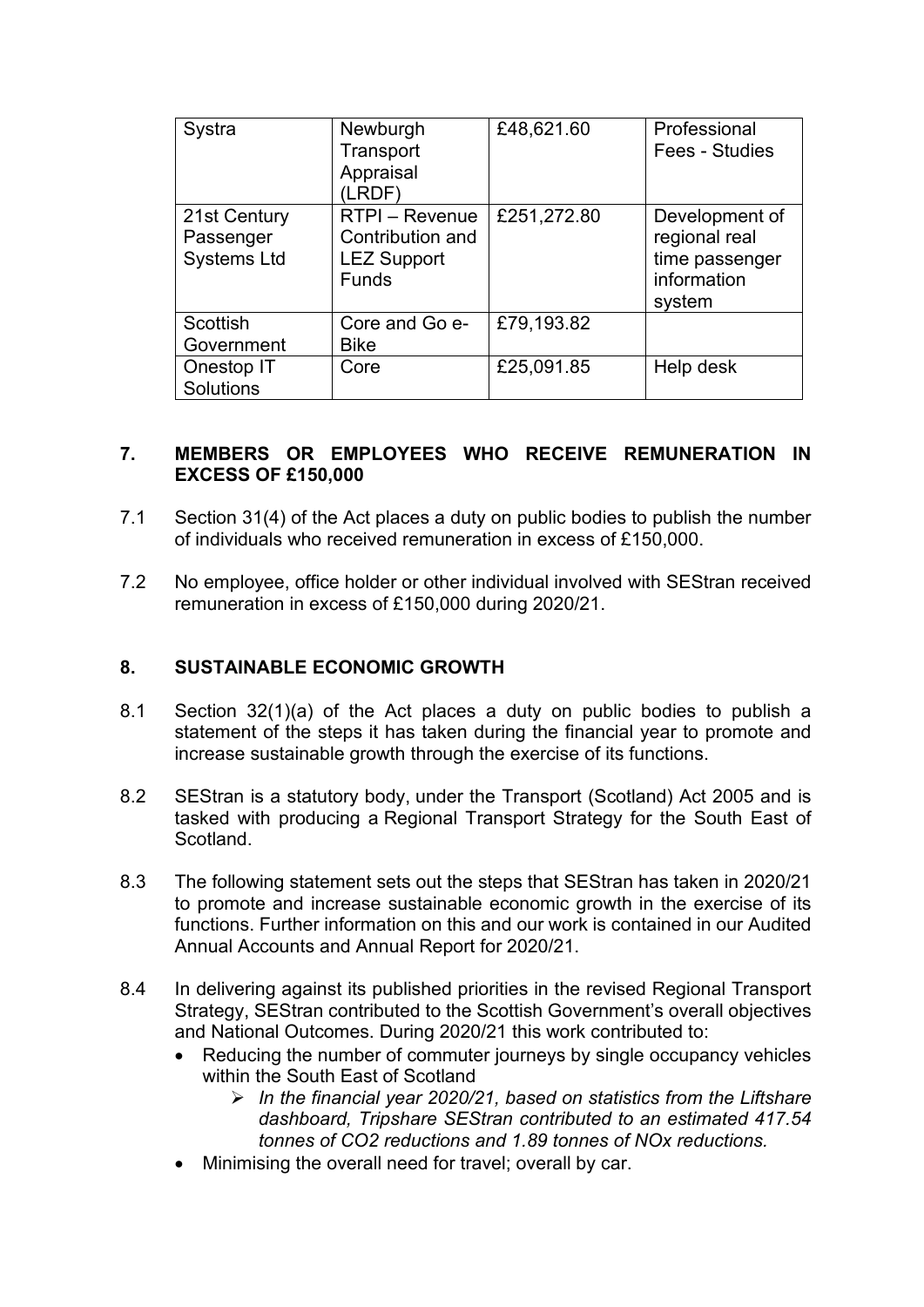- *In the area of active travel, the development of the Do the Ride Thing campaign, in-depth behavioural surveying, cargo bike training and development of the strategic network for active travel routes supported our partners in efforts to increase availability of active travel choices.*
- *SEStran's Cycling Officer, continued to support Bikeability Local Authority Coordinators over this year. Adult Cycle Training programmes were delivered across the region.*
- *SEStran's GO e-Bike project continued to promote the use of ebikes as an alternative to car use. Projects from the previous year continue to perform with staff business journeys at St. Andrews University, and community promotion through West Lothian Bike Library and CLEAR Buckhaven, Socialbite Village and Tweed Valley BID. GO e-Bike is expanded further with new hubs in East Lothian and Midlothian as part of an on-street bike share system.*
- *SEStran has supported the development of a Cargo Bike hub in Edinburgh, increasing access to and awareness of cargo bikes as an alternative transport mode.*
- *SEStran's work in the development of cycle networks saw investment in projects ranging from feasibility to concept and detailed design. Continued support was given to the development of an active travel corridor between Cameron Toll and Edinburgh BioQuarter. Feasibility work was undertaken on a route between Dalkeith and Little France park linking new developments at Danderhall and Shawfair to the Edinburgh BioQuarter site. Building on previous work Arup were engaged to develop a project pipeline and continue stakeholder conversations for the development of the SEStran Strategic Network.*
- *SEStran commenced a longitudinal research project to understand the drivers behind changes in travel behaviour from a sample of participants across the region. The project will be complete in March 2022.*
- Maximising public transport provision and achieving public transport integration and intermodality.
	- *SEStran operates a wide range of programmes and projects to support and bolster the provision of public transport in the region. In addition, SEStran maintains regular contact with rail and bus operators to discuss matters relevant to the provision of public transport in the region. This includes raising any relevant mobility issues for people and communities in the region with rail and bus companies.*
	- *Key during this year has been SEStran's involvement in regional bids to the Bus Partnership Fund, set up by Transport Scotland to enable infrastructure-based solutions to bus delays caused by congestion and related issues. This links to the provisions of the Transport (Scotland) Act 2019 allowing for the creation of Bus Service Improvement Partnerships (BSIPs).*
	- *In 2020/21 SEStran carried out further publicity for the Thistle Assistance Programme. To help respond to the COVID-19 pandemic in March 2020 the SEStran Board agreed to fund*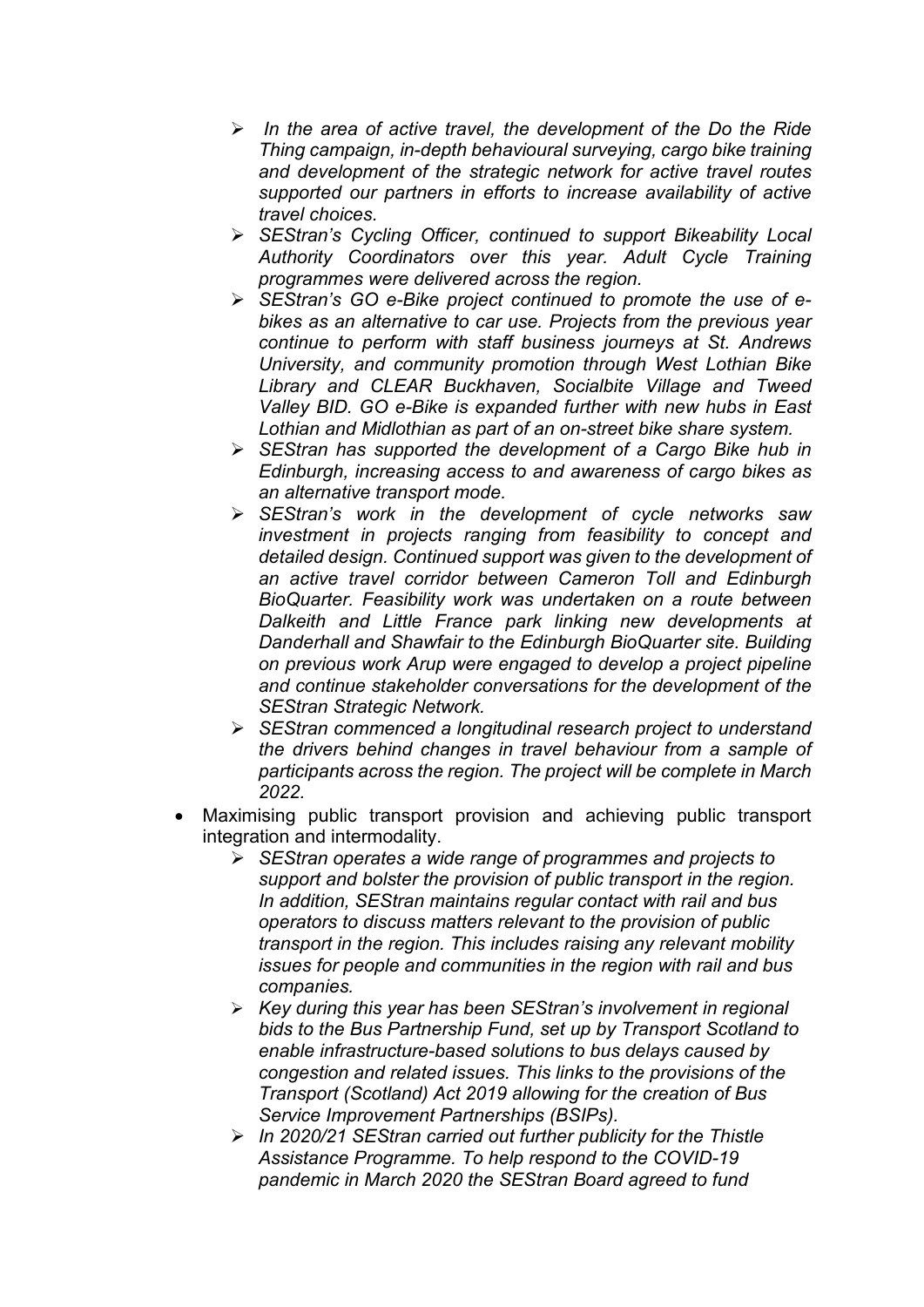*development of a facemask exemption adaption for the card and app.*

- *SEStran was successful with a £150,000 bid to Scottish Enterprise in February 2021 which secured funding for the development and testing for a fully developed working prototype Thistle Assistance Journey Planner App, which will be tested in the public realm. For Phase 2 we propose further exploration of the journey customisation features, both at the lower level of local personal navigation and at the higher macro level of providing better navigation transit systems such as train/bus stations). Additionally, Phase 2 must explore how the demonstrated prototype can be integrated with existing services such as Traveline Scotland.*
- Improving safety for all road and transport users
	- *SEStran's Equality Outcomes 2017 – 2021 were published. For*  example, there can be a fear of crime particularly when travelling *alone on certain modes/routes of transport, particularly in terms of antisocial behaviour or sexual harassment of women on public transport and/or hate crime towards other groups. This can affect the frequency of travel for these groups and curtail their mobility so the RTPI system can play a part in increasing confidence, alongside our promotion of the Thistle Assistance Programme.*
- Enhancing community life and social inclusion
	- *SEStran has been in a Hate Crime working group to develop and implement a Hate Crime Charter for public transport in partnership with Disability Equality Scotland, Transport Scotland and Police Scotland. Following several successful pilots in the SEStran region, the Charter was launched nationally in March 2021.*
- Enhancing movement of freight, particularly by rail and other off-road modes
	- *SEStran continues to work with Edinburgh Napier University and ZEDIFY Logistics on the EU funded SURFLOGH project which aims to improve the commercial sustainability of last and first mile freight distribution and developing business models for urban freight hubs. An expansion of the successful first / last mile delivery trial in the Haymarket area by ZEDIFY was agreed with the project's lead partner. Preparatory work was finalised, and will enable a new hub to be operational in the Leith area in 2021;*
	- *As part of the BLING project the University of Edinburgh supported by SEStran has developed a pilot concept called 'GeoPact'. The GeoPact system is comprised of a complex assembly of technological objects, that together enables the design, deployment of location-aware smart contracts that run on the Ethereum blockchain for study.*
- Enhancing real time passenger information available for bus services in both urban and rural areas
	- *SEStran's RTPI system began in 2010 with the aim to tackle a declining bus patronage and make bus travel more predictable and reliable. In 2020/21 SEStran continued working with the City of*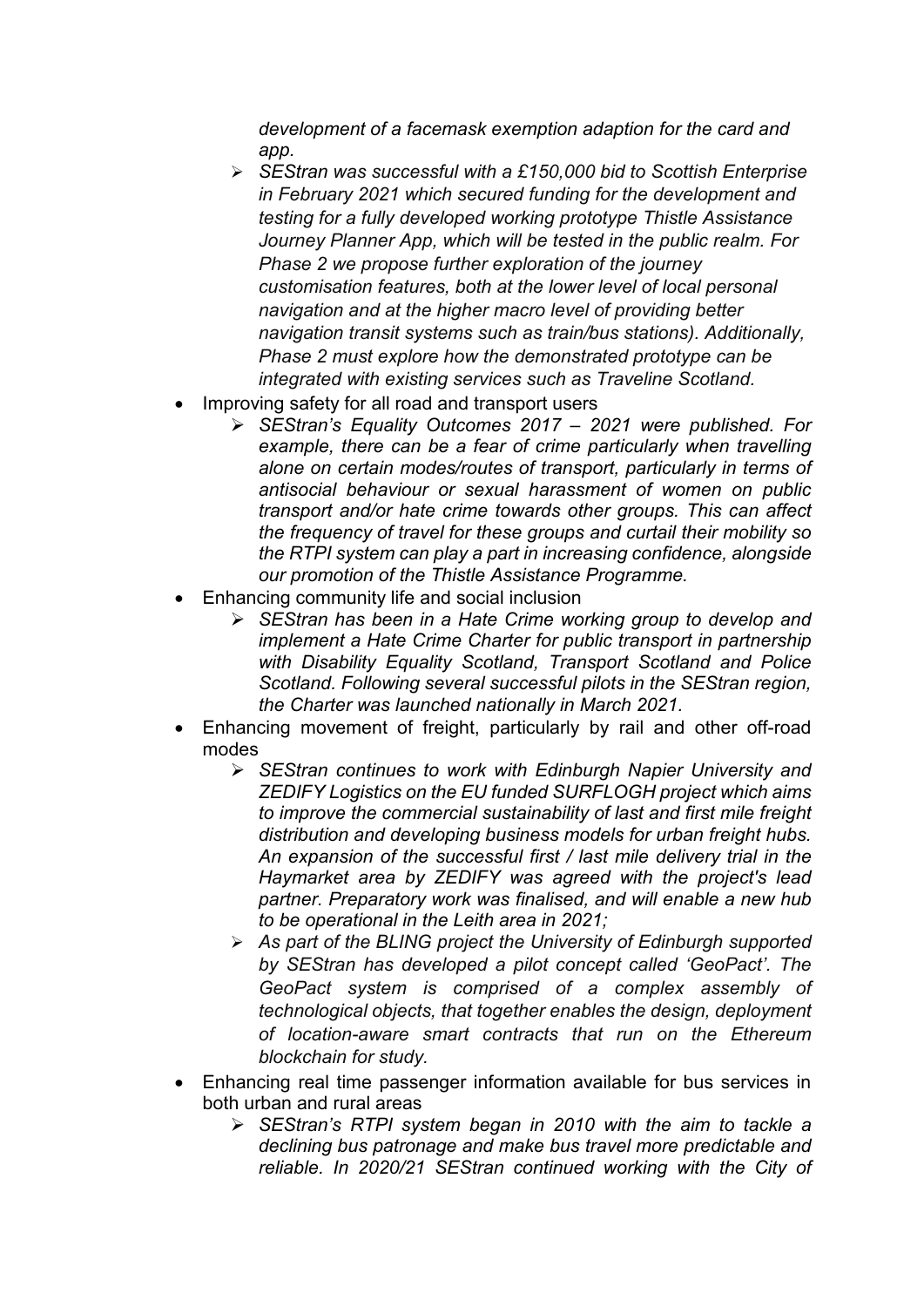*Edinburgh Council to move towards a new Content Management System that will improve the public facing regional screen network.*

- *Despite the project timelines being impacted by the COVID-19 pandemic SEStran and local authority partners have continued to upgrade the regional system this year and this work will continue over the next 12 months.*
- *Another qualitative point about RTPI is the safety aspect for women or elderly or other travellers, in that they know their bus is on the way and feel safer in the knowledge of how long they will wait and maybe making contact with people who are going to pick them up. There is an assurance factor as well re linking journeys and making connections*

### **9. EFFICIENCY, EFFECTIVENESS AND ECONOMY**

- 9.1 Section 32(1)(a) of the Act requires public bodies to publish a statement of the steps taken to improve efficiency, effectiveness and economy in the exercise of their functions.
- 9.2 The following statement sets out the steps that South-East of Scotland Regional Transport Partnership (SEStran) has taken in 2020/21 to improve its efficiency, effectiveness and economy in the exercise of its functions.
- 9.3 Supporting the principles of public sector reform, SEStran is aware of the overall need to ensure the delivery of public services as efficiently and effectively as possible.
- 9.4 In relation to the Scottish Government's National Outcome 16: *Our public services are high quality, continually improving, efficient and responsive to local people's needs*, we are committed to delivering services that are high quality, continually improving, efficient and responsive.
- 9.5 SEStran receives a total of £190,000 from its constituent councils.
- 9.6 In 2020/21 a grant of £314,000 was received from Transport Scotland Active Travel Fund and £92,500 from Sustrans.
- 9.7 In 2020/21 SEStran were involved with several European projects as follows:
	- Bling
	- Share-North
	- Surflogh
	- PriMaaS
	- CONNECT
- 9.8 SEStran received £89,000 from the EU in relation to these projects.
- 9.9 In procurement, SEStran have continued to make use of the Public Contracts Scotland (PCS) portal, taking advantage of efficiencies associated with eprocurement. It is intended to continue to use available frameworks and PCS for procurement.